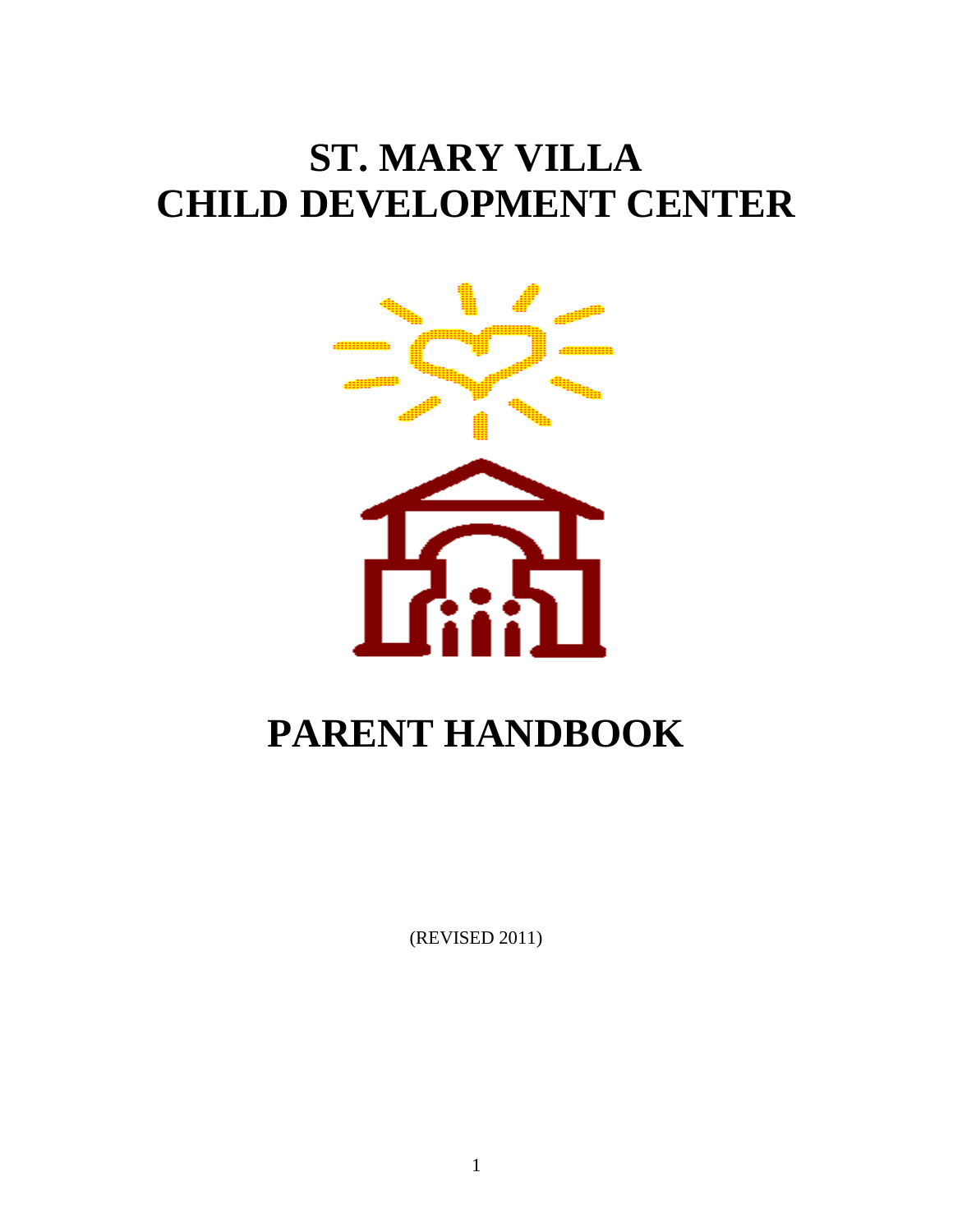#### **Table of Contents**

| Directory                              | Page 1     |
|----------------------------------------|------------|
| Welcome                                | Page 2     |
|                                        |            |
| Mission                                | Page 23    |
|                                        |            |
| History                                | Page 4     |
| <b>General Program Description</b>     | Page 5     |
|                                        |            |
| Communications                         | Page 5     |
| Volunteers                             | Page 6     |
|                                        |            |
| Fees                                   | Page 6     |
|                                        |            |
| <b>Application and Enrollment</b>      | Page 5     |
| Withdrawal and Dis-enrollment          | Page 5     |
|                                        |            |
| Parking and Driving                    | Page 8     |
| Security                               | Page 6     |
|                                        |            |
| Holiday and Training Calendar          | Page 6     |
| Weather and Emergency Related Closings | Page $7\,$ |
|                                        |            |
| Arrival - Departure Sign In/Out        | Page 7     |
|                                        |            |
| Late Pick Up                           | Page 7     |
| Notice of Absence or Late Arrival      | Page 7     |
|                                        |            |
| Food                                   | Page 8     |
| Confidentiality                        | Page 8     |
|                                        |            |
| Discipline and Behavior Management     | Page 8     |
|                                        |            |
| Referral for Evaluation                | Page 9     |
| Illness and Medical Treatment          | Page 11    |
|                                        |            |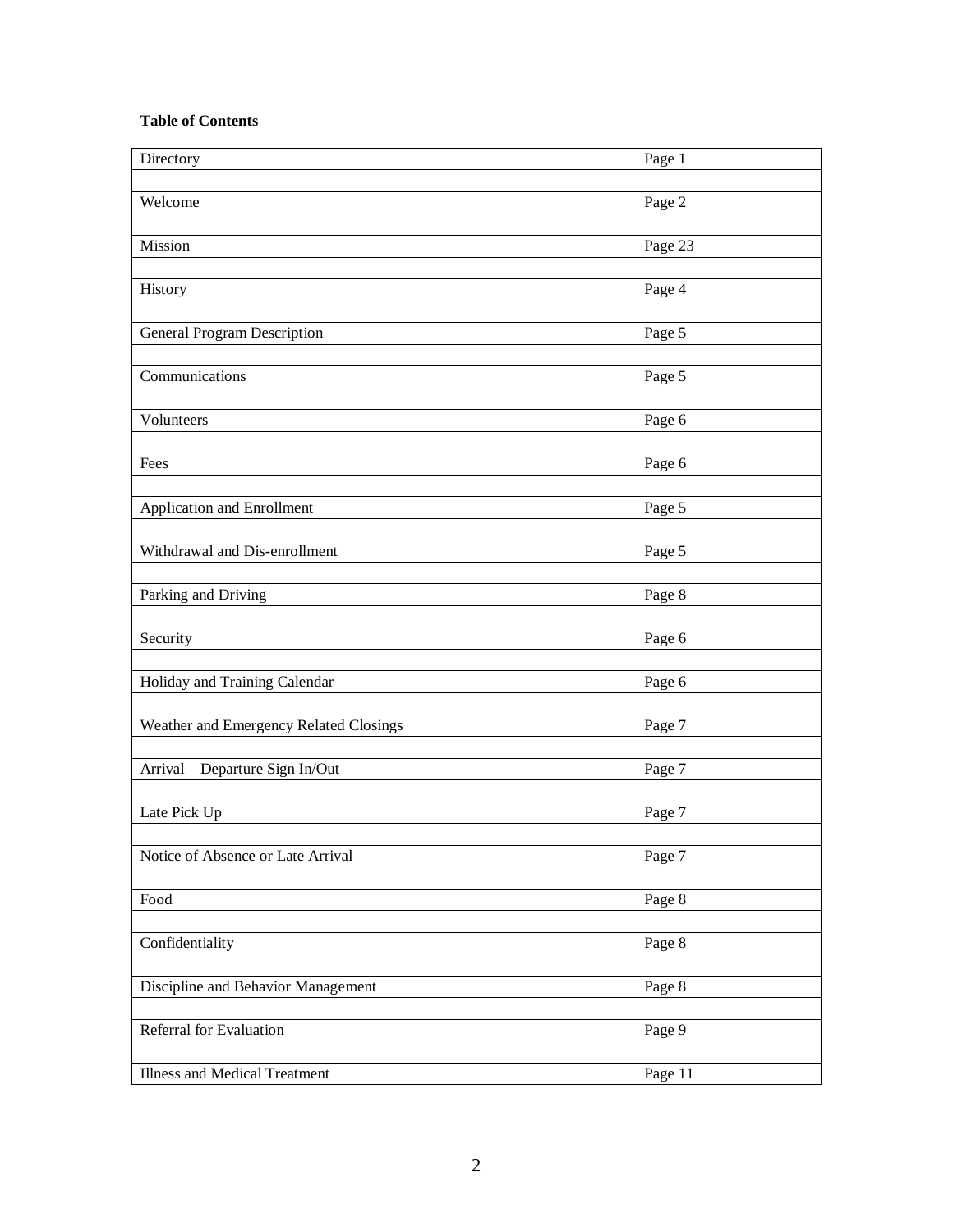# **St. Mary Villa Child Development Center**

# **Directory**

**Agency (Information, Messages, Teachers)…………...356-6336**

**Michael Miller, Executive Director…………………..760-4425 e-mail: [mmiller@stmaryvilla.org](mailto:mmiller@stmaryvilla.org)**

**Clarie Givens, Program Director…………………….760-4437 e-mail: [cgivens@stmaryvilla.org](mailto:cgivens@stmaryvilla.org)**

**Jennette Russell, Program Manager………………..760-4423**

**Mary Able, Business Manager…………………………760-4414 e-mail: [mable@stmaryvilla.org](mailto:mable@stmaryvilla.org)**

**Yolanda Neal, Administrative Assistant……………….760-4413 e-mail: [yneal@stmaryvilla.org](mailto:yneal@stmaryvilla.org)**

**Lori Flemming, After-School Care Coordinator……760-4412**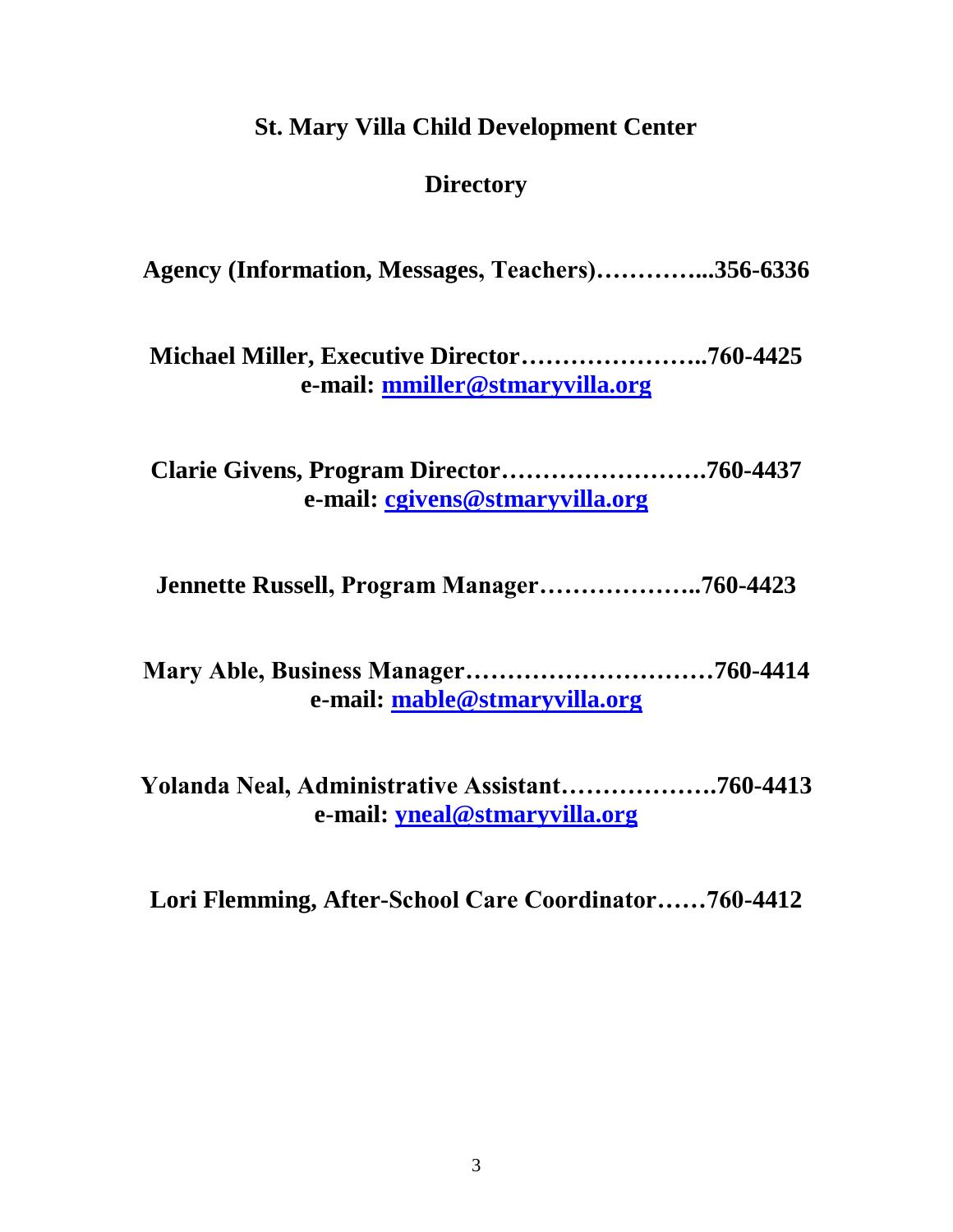#### **Parent Handbook of Programs, Policies and Procedures**

Welcome to St. Mary Villa Child Development Center!

The following information is intended to inform and guide you as we work together to provide the very best child care experience and developmental opportunities for your child(ren).

We are dedicated to working with you and recognize the central importance of communication to our success. We encourage questions and comments. We invite compliments and criticisms.

All doors are open to you at all times; please visit when convenient, volunteer whenever possible and stay in touch with us.

#### **OUR MISSION**

St. Mary Villa, Inc. is a not-for-profit organization affiliated with the Catholic Church dedicated to providing affordable day care, after-school care and educational programs for infants and pre-school children of all faiths in a safe, healthy, nurturing and multicultural environment, promoting intellectual, physical, social and moral development of the child.

*-Adopted by the St. Mary Villa Board of Trustees on April 25, 2006*

#### **History**

The St. Mary Villa Child Development Center was opened to provide full-time day care in September, 1978 after having served the community as an orphanage for over 100 years. St. Mary Orphanage opened in May, 1864 and moved to the present White Bridge Road location in 1903. In 1922, St. Mary Orphanage became a charter member of the United Way, and funding today is still provided in part by the United Way.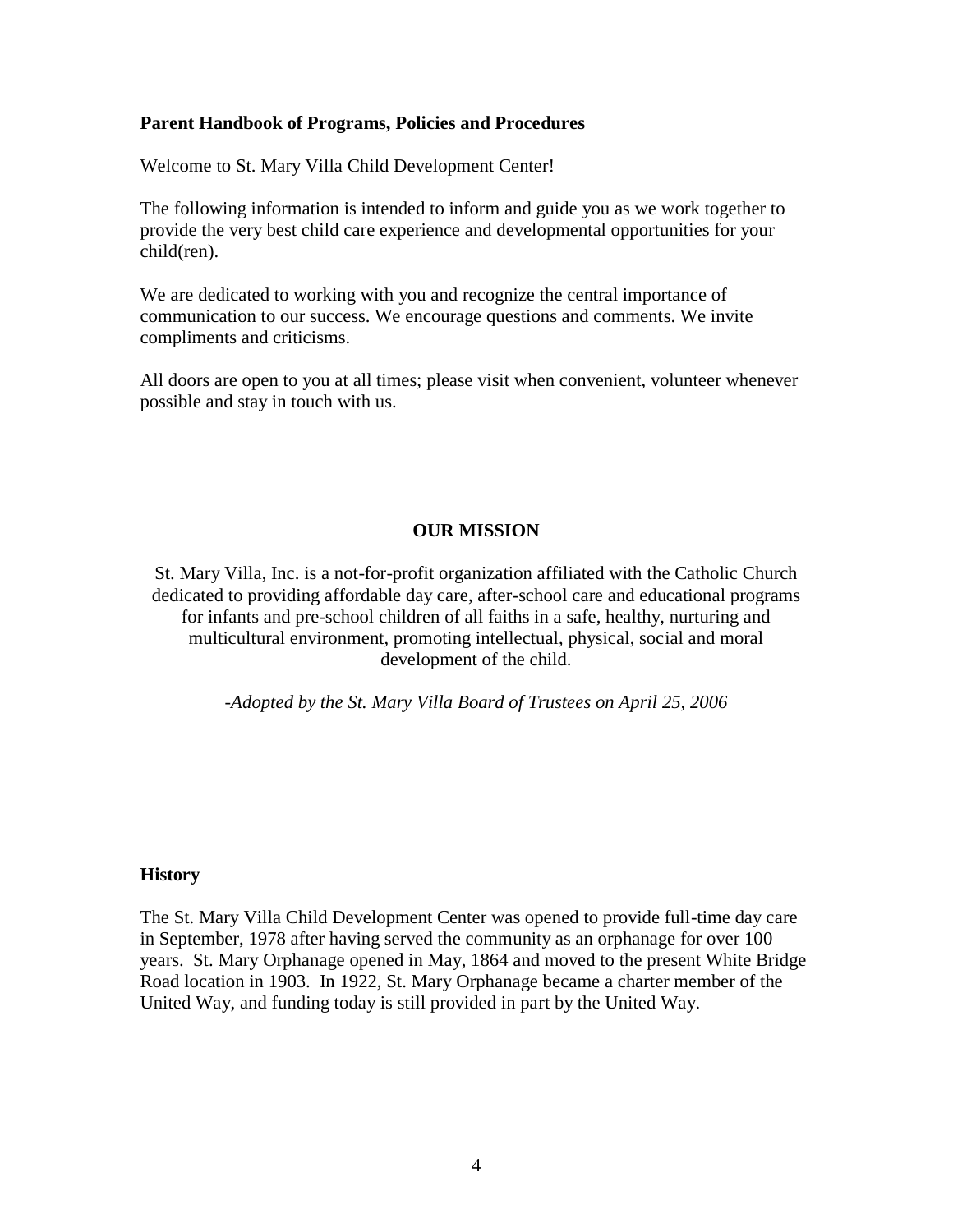#### **General Program Description**

St. Mary Villa is a private, non-profit corporation licensed and monitored by the State of Tennessee Department of Human Services. The local Metro Nashville Departments of Health and Fire also license, inspect and approve our operations.

A summary of the State licensure standards are included as an attachment in this handbook and complete versions are available in the administrative offices at the Center or online at [http://www.tennessee.gov/humanserv/adfam/cc\\_main.htm.](http://www.tennessee.gov/humanserv/adfam/cc_main.htm)

St. Mary Villa participates in the Tennessee Star Quality Program, earning the highest three star rating for quality services that exceed minimum licensing standards; an annual report card that represents agency performance is issued and is displayed near the Center entrances.

St. Mary Villa serves over 200 children from six weeks of age to five years old in developmentally appropriate spaces from nursery to classrooms as well as offering plentiful outdoor play areas.

Our daily interactions and activities are based on age-appropriate developmental expectations and individual goals established for each child in conjunction with the family.

#### **Communications**

Parents can expect to receive daily verbal and written information regarding their child's experiences.

Conversation with the classroom staff at arrival and departure are casual but important opportunities to share your child's and parental expectations.

Conferences to set and review your child's individual developmental goals will be scheduled once a year; conferences to address specific developmental, academic, behavioral or other concerns will be requested when needed.

Parents and family members will be invited to participate in annual educational and awareness meetings on topics relevant to families and children, including child abuse prevention and recognition.

Daily and weekly activity and performance summaries will be available in the classroom.

Other communications may come via scrolling messages on the keypad when signing in or out; or written memos and notices in assigned mail slots.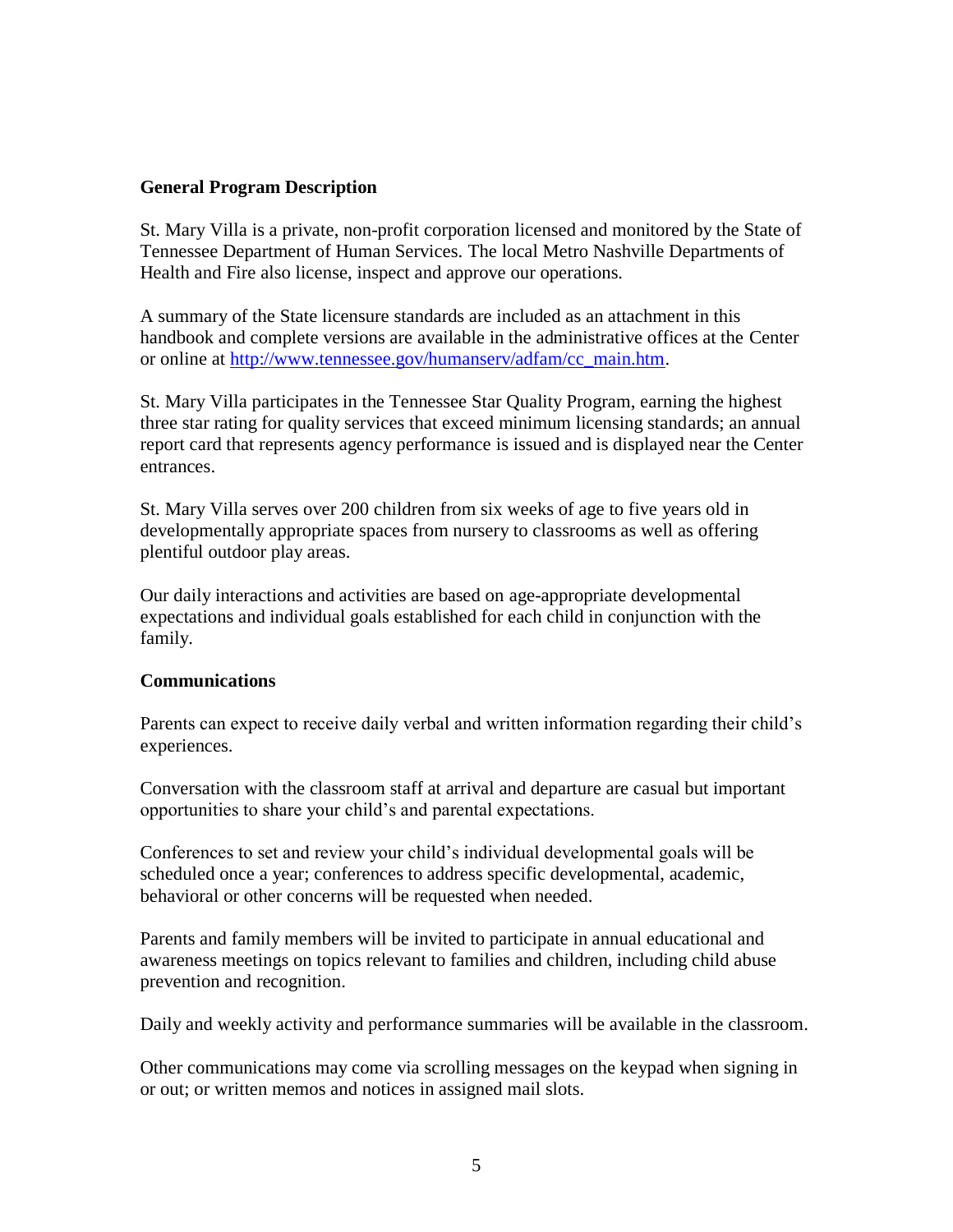Menus and activity plans will be posted for each classroom; activity schedules will include any planned video/movie presentations with notation of ratings when applicable.

Administrative and classroom staff is available whenever you have questions, compliments or concerns.

### **Volunteers Encouraged and Welcome**

Parents are encouraged to participate in classroom activities and to collaborate with teachers to organize activities.

Birthday parties and special holiday or seasonal events are always center sponsored to eliminate pressure and expectations on family resources; however, family donations and participation are appreciated. Please collaborate with teachers to learn how to contribute.

Parents are urged to participate in spring and fall season playground maintenance days that include yard work such as mulching, planting and trimming as well as cleaning equipment.

### **Fees**

St. Mary Villa fees are based on a "sliding scale" that changes with household income. A copy of the current scale is included in this handbook as an attachment.

Fees are determined on the basis of documented annual gross household income, including any funds received from employment, child support, alimony, family contributions and other sources. Pay stubs and Internal Revenue Service documents are accepted as verification.

Families are required to complete an annual income statement for purposes of qualifying children for federal food subsidies.

Families are expected to report changes in household income whenever they occur, including loss of income or increased income that would affect their fee determination.

A fee statement is prepared and delivered to your center mail slot the first of each month.

Fees are charged on a monthly basis. Fees are due the first of each month, however parents may choose to pay in two payments, half on the first of the month and the remainder on the  $15<sup>th</sup>$  of the month.

Fees are charged and due regardless of absence due to illness or vacation.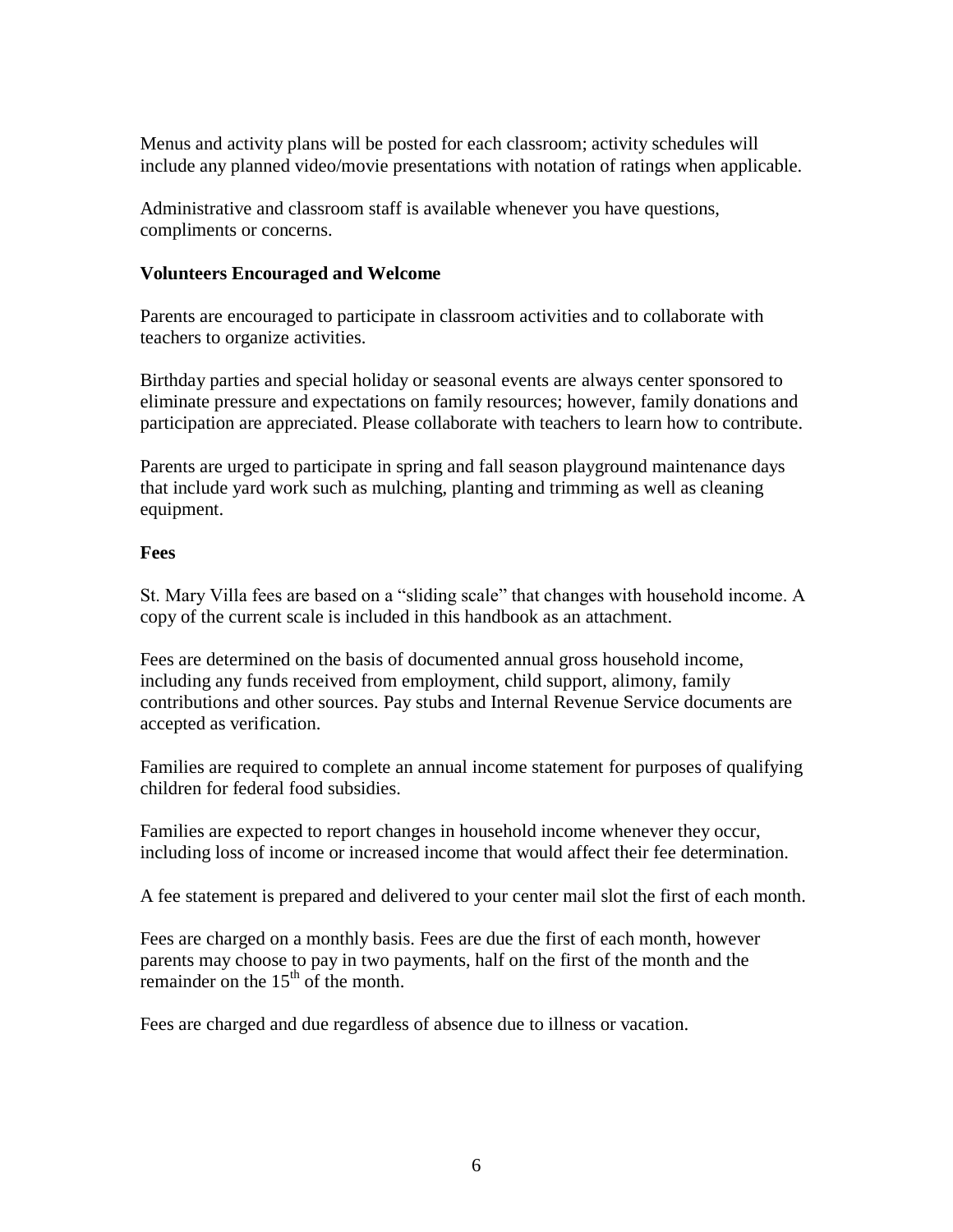Fee boxes located near the entrances should be used for checks or money orders. Cash payments are accepted in the business office between 7:30 and 4:00 Monday through Friday.

Families may request special fee consideration, such as a deferred payment plan, due to emergency circumstances and household problems affecting their ability to pay as agreed. Requests should be made to the Executive Director or Business Manager.

Failure to pay fees is grounds for dis-enrollment.

Failure to pay fees or make arrangements for payment may result in a referral to a collection service that will result in additional charges.

# **Application and Enrollment**

A completed application and \$25.00 fee is required to begin the admissions process or place your child on a waiting list. A copy of the application is included as an attachment to this handbook.

At the time of enrollment, a \$35.00 registration fee and \$20.00 sleeping mat charge are required, except there is no mat charge for infants.

Enrollment will begin with an orientation to the information in this handbook, a tour and introductions to staff and teachers.

Upon admissions parents are required to provide a birth certificate and an up-to-date immunization record for children.

Parents will be requested to complete forms that provide contact and emergency information as well as information on their child's unique needs, expectations and issues to address in the transition. This is intended to be the beginning of a dialogue between staff and family that continues.

# **Withdrawal and Dis-enrollment**

Notice of plans to withdraw a child from the program are requested as early as possible and in writing. A form included in this handbook as an attachment is provided.

A minimum of two weeks notice is required. Failure to provide the required two weeks notice will result in an additional two weeks charge being added to the final bill.

A child may be dis-enrolled from the program if, in the judgment of classroom and administrative staff, the child is at risk or places others at risk of harm due to physical or behavioral conditions that are beyond the control of the program. Parents will be involved in efforts to ameliorate such conditions but when necessary given adequate notice and assistance in finding alternative appropriate care.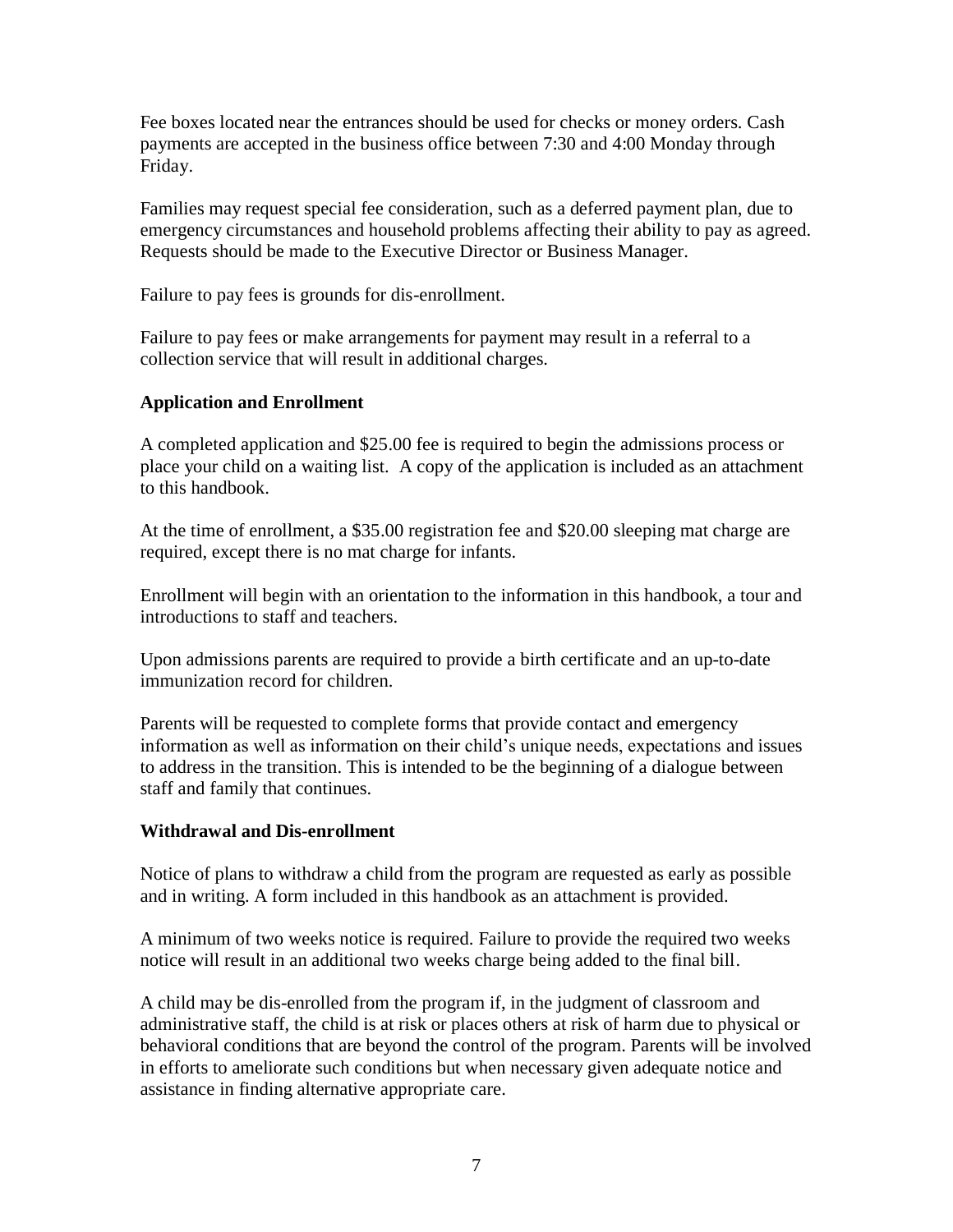# **Parking and Driving**

Please observe the driveway speed limit directional signs.

Park only in areas striped for parking. Also we ask that you honor the orange cones that restrict auto access to areas of the driveway and parking lot.

A few parking spaces are assigned to parents only but all other parking areas are open to you as well.

It is dangerous to park on the roadway and exit to cross the drive especially with small children. Lock the doors and do not leave your car running while entering the facility.

# **Security**

St. Mary Villa is committed to providing a secure and safe environment for your child as well as peace of mind for the family.

Entrances to the program are controlled by keypad locks with codes issued only to families and staff and subject to periodic change.

Areas of the premises are monitored by exterior and interior cameras.

Children are under the constant supervision of staff that is recognized as the first and most effective source of our security.

# **Holiday and Training Calendar**

St. Mary Villa is closed for selected holidays and three days of in-service training each year.

The training days are scheduled within the year to coincide with professional and trade conventions and meetings; specific dates will be posted and families informed with sufficient time to make alternative arrangements.

The following holidays are observed:

- New Year's Day
- Good Friday
- Memorial Day
- Independence Day
- Labor Day
- Thanksgiving Day
- Day after Thanksgiving
- Christmas Eve
- Christmas Day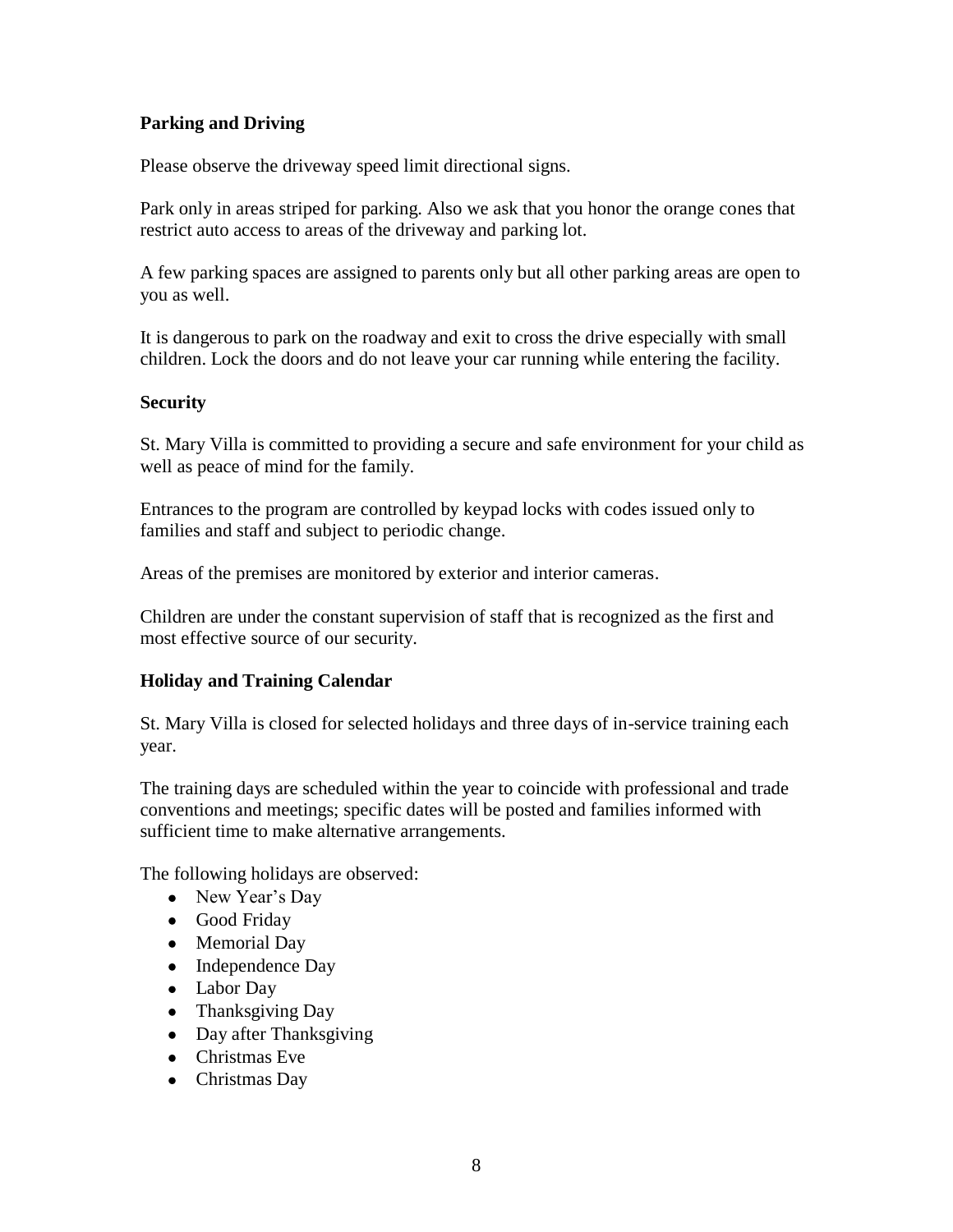# **Weather and Emergency Related Closings**

Expect us to be open!

St. Mary Villa intends to be open during all seasons and weather conditions, however, the Executive or Program Director may determine when it is necessary to close or curtail operations because of winter storms, tornados, power failures, or other emergencies.

Information regarding closings will be shared with television, radio and print media.

If conditions or events require closing during a day of operations, parents will be contacted directly; however, children will remain in care under supervision in a safe setting until picked up by a responsible adult.

In the event that the St. Mary Campus must be evacuated due to an environmental or building emergency, teachers and children will be transported to the St. Ann's School gymnasium, located at 5101 Charlotte Avenue.

#### **Arrival - Departure and Sign In/Out**

The Center is open Monday through Friday, 6:00 a.m. to 6:00 p.m.

There is a keypad at each entrance for parents to enter a unique code for their child when they arrive and depart.

A sign-in and sign-out sheet maintained by the classroom staff must also be signed when the child is transferred into or out of the care of the classroom staff.

Children will only be allowed to leave the Center with the parent(s) or authorized adults specified on the pick-up list*.* If an adult other than those specified arrives to pick up the child, the child will not be allowed to leave the premises except in emergency circumstances with specific, documented parent approval and proof of identity of other designated adults.

# **Late Pick Up**

If a child is picked up after 6:00 p.m., a late pick-up charge of \$1.00 per minute will be assessed.

#### **Notice of Absence or Late Arrival**

Parents are requested to inform teachers as soon as possible of plans to be absent.

In the case of an unplanned absence or a late arrival, parents are expected to inform the center before 10 AM.

Children who arrive after 10 AM without prior notice may not be included in the lunch count for prepared meals.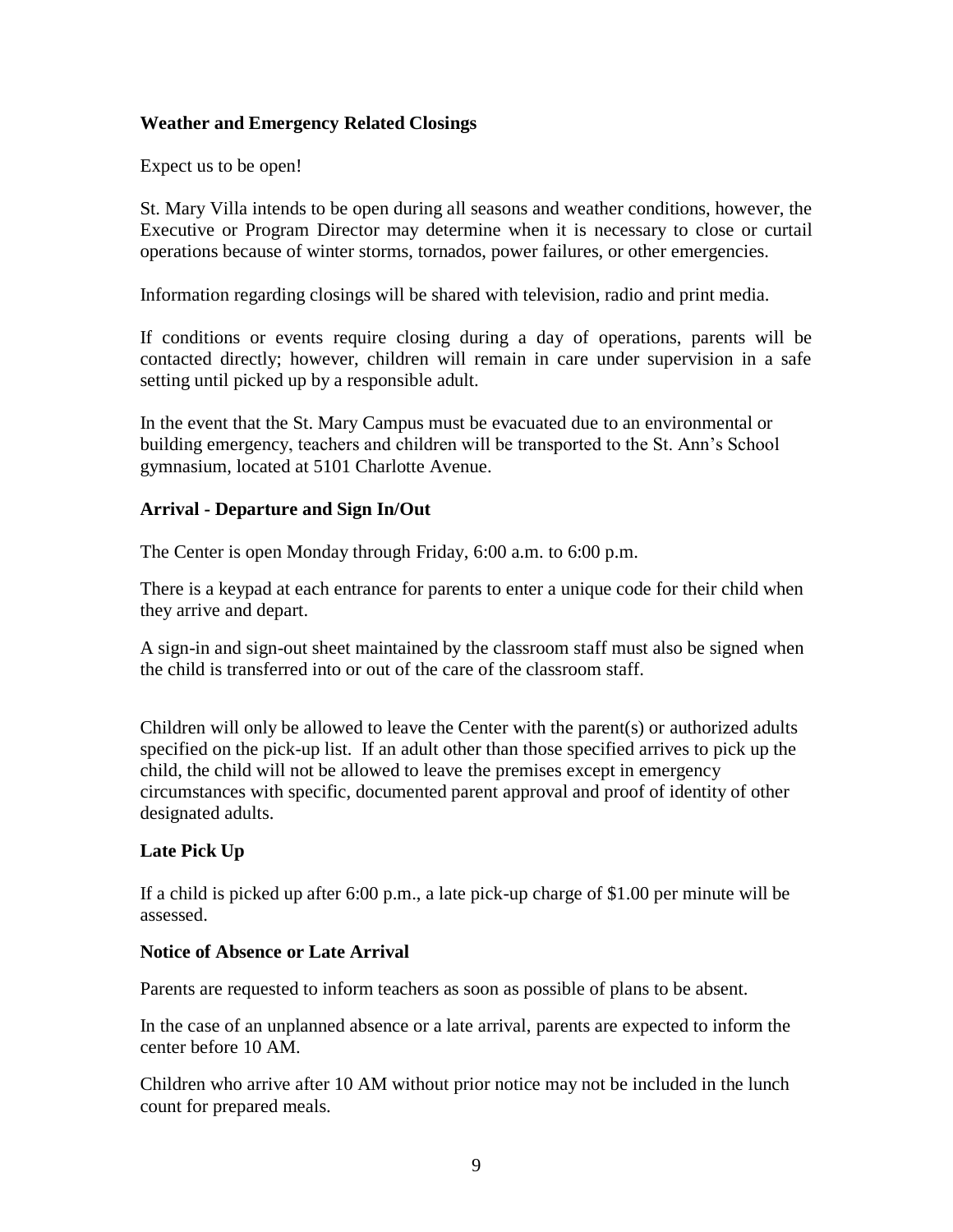Children absent without notice for two weeks may be dis-enrolled from the program.

# **Food**

Nutrition is an important part of the program. A nutritious breakfast, lunch, mid-morning juice, and mid-afternoon snack are served each day. The menu and food are planned in accordance with State Day Care and USDA CCFP regulations. Weekly menus are posted on bulletin boards. If a child requires a special diet due to food allergies, *a doctor's written statement is needed,* along with a list of allowed and prohibited foods.

We will make every effort to accommodate religious and cultural dietary requirements. Please discuss your child's needs with the administrative staff.

Meals are served family style in the classroom at a common table and provide rich opportunities for learning and socializing.

# **Confidentiality**

Personal financial, medical, family and child information will be held in confidence and not shared outside or in the center beyond those you have entrusted with the information as responsible for administrative and child caring functions.

Staff is, however, professionally and legally obligated to report suspected child abuse and neglect, including identifying information and specifics of their concern.

With parental consent on a form provided as an attachment to this handbook: 1) photographs of children may be used in public relations, website graphics, newspapers and other publications; and 2) pictures may be taken of center events such as birthdays, holiday activities and special celebrations.

# **Discipline and Behavior Management**

The purpose of discipline is to help children gain self-control and understand their behavior including its' consequences for themselves and others.

Children should know what is expected of them and limits to acceptable behavior before activities and events.

The application of discipline is recognized as an important teaching and learning opportunity.

Methods of discipline used include:

- 1. Reinforcing acceptable behavior (I like the way you are climbing).
- 2. Reasoning (when you run inside you may fall down).
- 3. Removal from an activity with redirection (when you hit someone with a block, you can't play with blocks).
- 4. Taking away privileges if close to the time the inappropriate behavior occurred.
- 5. One on one attention, separated from the group until self control is achieved.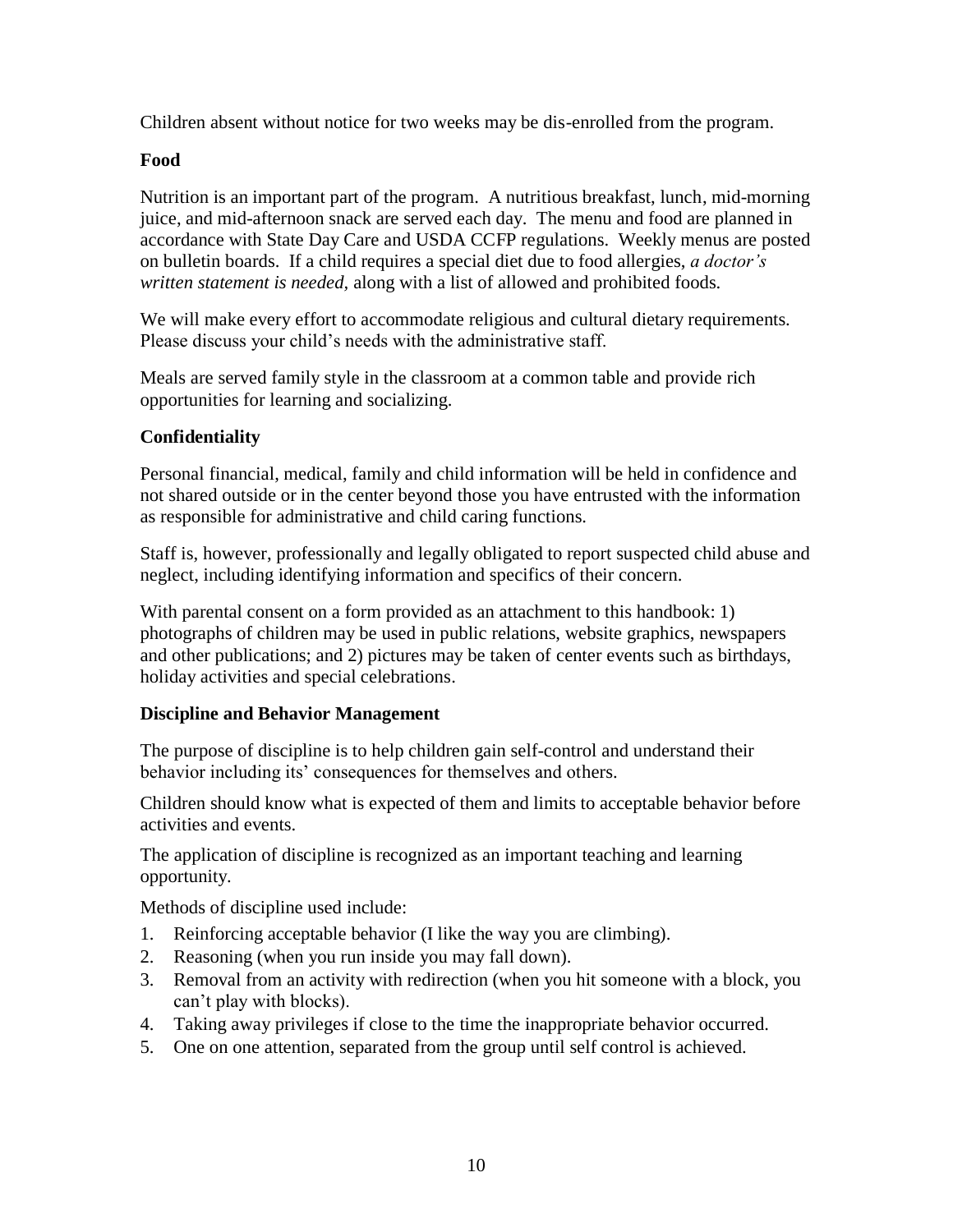Rewards can be used to reinforce positive behavior (ex. stickers and stars, praise, being a helper, first to do something special.

Food, toileting, or outside play (which includes swimming) should not be used as part of any disciplinary action.

Corporal punishment in any form is not used under *any* circumstances.

# **Referral for Evaluation**

Children presenting medical, behavioral, learning or emotional problems that challenge their ability to participate in and benefit from the St. Mary Villa program may be recommended for evaluation by an appropriate professional or organization, such as the Metro Nashville Public Schools in their Special Education program.

The purpose of the evaluation is to determine the child's needs and identify the best service site and provider to meet those needs.

St. Mary Villa is committed to serving a wide range of children with special needs and will work with families and other professionals to provide the care needed.

Children who have needs beyond the competence of the center or who present risks to themselves or others that are beyond the control of the center will be dis-enrolled with adequate notice and assistance in obtaining recommended care elsewhere.

# **Illness and Medical Treatment**

If a child becomes ill or injured while in our care, every possible effort will be made to contact parents or other designated emergency contacts.

With your signed consent on a form provided with this handbook as an attachment, we will administer first aid, including CPR by trained staff, and involve qualified medical personnel when considered necessary. Also with your consent, we will also administer an acetaminophen such as Tylenol, if a child's temperature is over 101 degrees Fahrenheit and someone is on the way to pick them up.

If necessary, St. Mary Villa carries insurance for injuries that occur on the campus.

- 1) Our programs will not keep actively sick children, and it is the parent's responsibility to make alternative arrangements in the event of illness. A sick child must be picked up within an hour from the time a parent is called.
- 2) A written statement of good health from your child's pediatrician will be required in order to return when: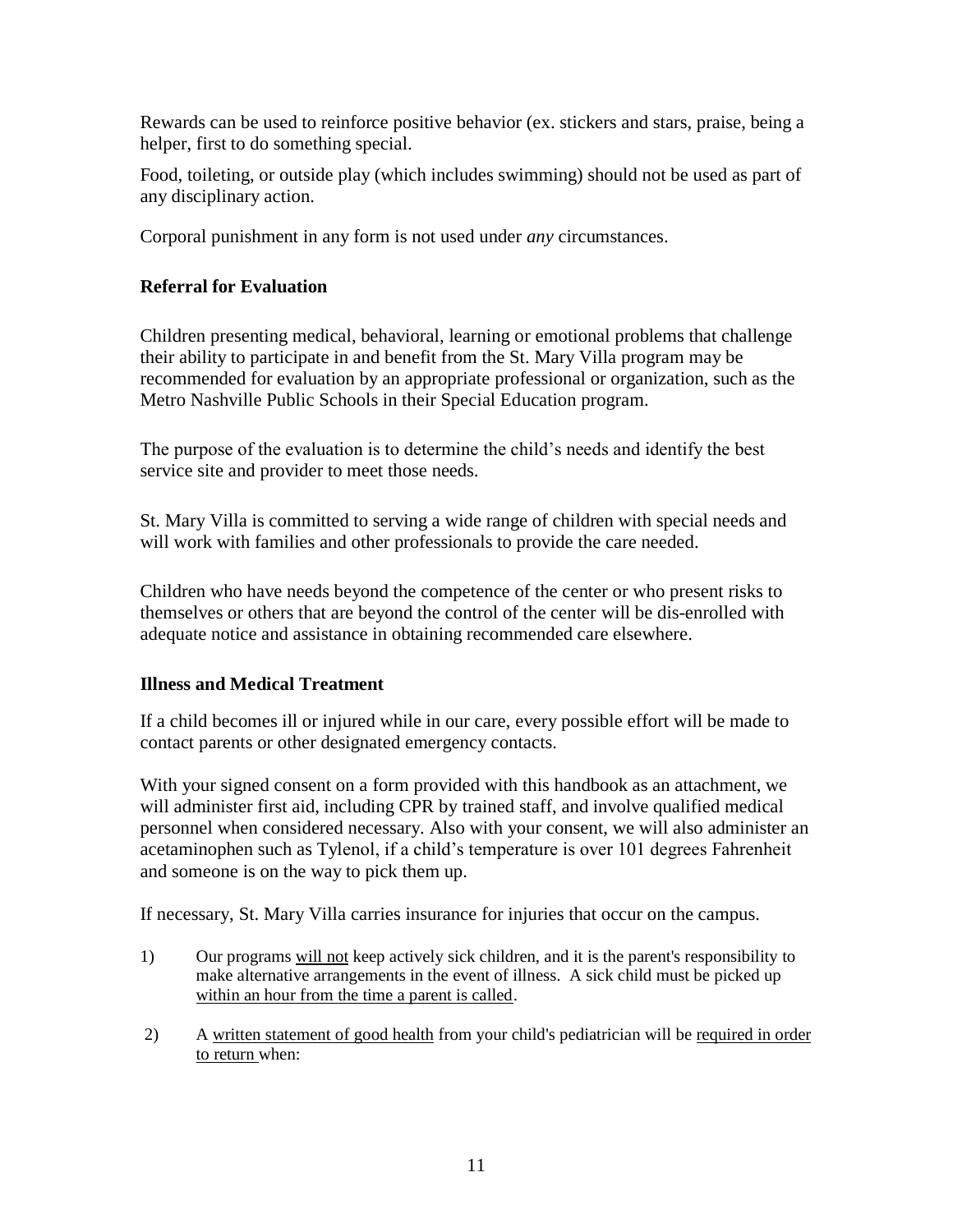- a. A child has had a diagnosed communicable disease (strep, head lice, pink eye, impetigo). We do not require a statement when a child has had chicken pox but we will do a visual check to make sure that all the pox are dried.
- b. A child has undergone surgery or has been hospitalized.

Please do not bring a contagious child into the program when picking up a sibling. If your child becomes sick over the weekend or in the evening, please call and let your child's teacher know that his/her absence is due to illness.

#### FEVER OF 101+ DEGREES (not related to immunizations):

- \* Child cannot return until he or she has been free of fever for 24 hours.
- \* We do not give fever suppressants without a written note from the doctor.

#### FEVER DUE TO IMMUNIZATIONS:

· A shot record will serve as verification of an immunization, and we will give Tylenol for a 24-hour period.

#### DIARRHEA & VOMITING:

- \* We will call parents after two episodes of diarrhea or vomiting.
- \* Child cannot return until 24 hours after last episode of diarrhea or vomiting.
- If diarrhea is a result of medication, teething, or allergies, the pediatrician must specify this to us either in writing or through a phone call before the child can return to school.

#### EAR INFECTION:

 \* Child can return to school the next day if fever is below 101 degrees, but needs to bring medication and verification of doctor visit.

#### COLDS:

 \* If child has: constantly runny nose, persistent cough, or green mucus from nose**,** we will request medication.

#### RASHES:

- \* If child develops rash and the cause is not known, we will ask that the doctor check out the rash and verify in writing or through a phone call that it is not contagious.
- \* We will request lotion or salve to treat poison ivy, poison oak, or bad chigger, flea or mosquito bites.